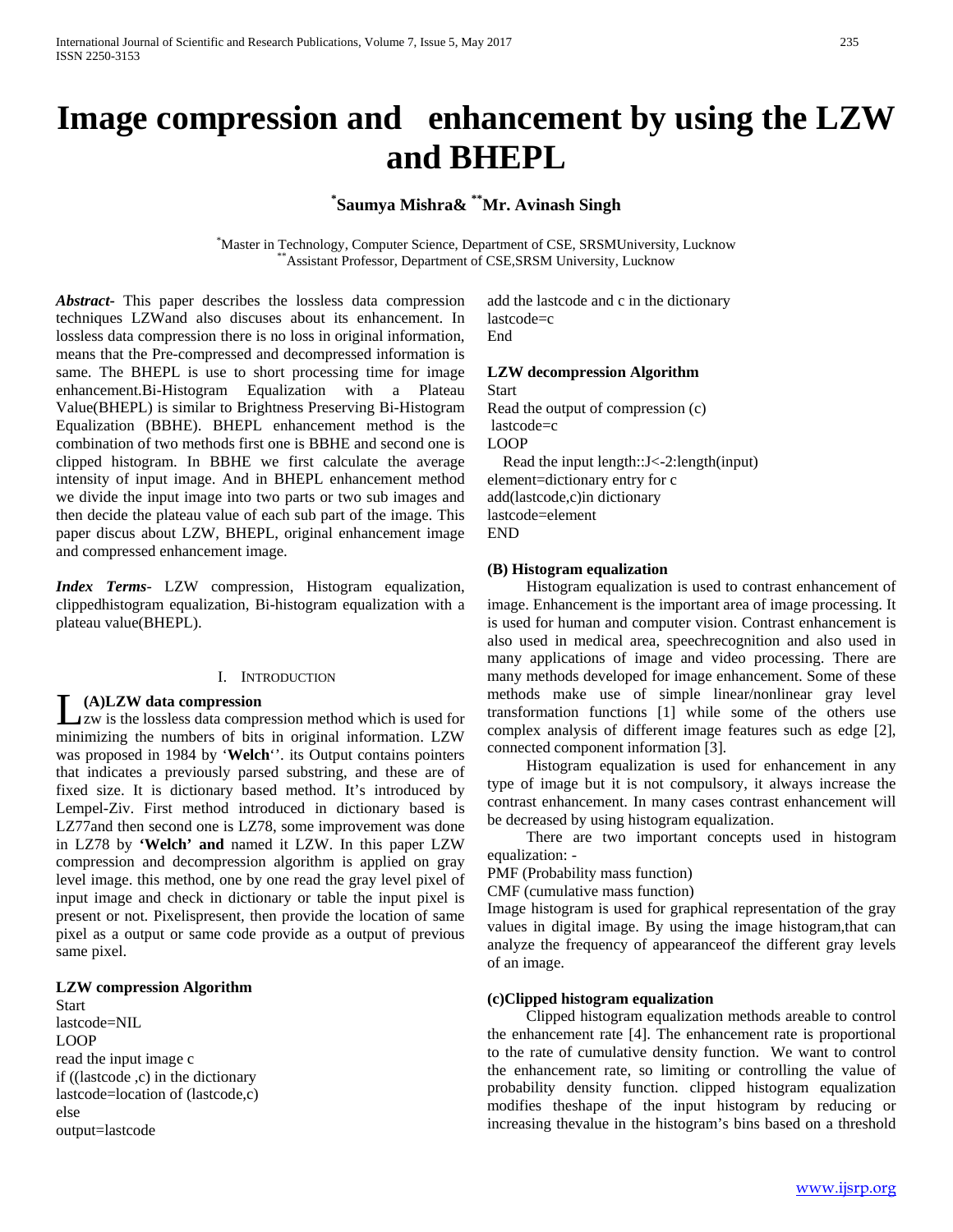limit beforethe equalization is taking place [4]. Threshold value also called the plateau value.

## **(D) Bi-histogram equalization with a plateau value(BHEPL)**

 In this method first of all divide the input pixel into two subgroups. Histogram created by these two subgroups and find plateau value of these two sections of input. It is the best method for contrast enhancement compare to BBHE. This HE method is the combination of two methods, these two method are clipped HE and BBHE.

## II. OVERVIEW OF THE RESEARCH

[A] Manpreet Kaur et al<sup>[5]</sup>Image enhancement is the very important part of image processing. Process involves in this enhancement technique, the intensity of pixels' changes in original image. The purpose of image enhancement is to improve the interpretability or perception of information contained in the image for human viewers, or to provide a "better" input for other automated image processing systems [5].This paper shows the different types of Histogram Equalization on the bases of higher brightness preservation and the quality of output image. In this paper different types of HE are discuss like BBHE, DSIHE, RMSHE, MMBEBHE etc.

 [B]Taekyung Kim et al [6] the paper proposes the adaptive contrast enhancement algorithm that is gain controllable clipped Histogram equalization (GC-CHE). It uses the clipped histogram to preserve the brightness of the original image. And also proved this proposed method on various types of input images. Compare to other HE based method, GC-CHE is the simple, regular computation structure, and also implemented in real time or embedded system.

 [C] Seungjoon Yang et al [7] paper discuses about the mechanism to control the rate of enhancement. The HE is used in image processing for enhancement method. The gradient of the mapping function is controlled by putting constraints on the probability density function with the bin underflow (BU) and bin overflow (BO) [7]. The BUBO method used for enhancement rate in whole HE with the use of only one parameter. Put the constraints on pdf of input image, the minimum and maximum gradients function used for enhancement rate, and also provide the black and whitelevel automatic brightness control.

 [D]Smitha Rao et al [8] inthis paper discus the various types of lossless technique in data compression. And also discuss the various challenges in compression of various types of data in many applications.

 In paper, discuss the dictionary based method and statistical method for text compression. And in the dictionary based method discuss the LZW as compare LZ77andLZ78.The arithmetic algorithm provides the better result as compare then the Huffman and RUN algorithm in the statistical method. And also discuss the DWT etc.

 [E] Gaurav Gupta et al [9] in this paper discuss the image compression using lossless data compression. In this lossless data compression used in image compression there are no loss in the original image. And also discuss in paper threefactors aboutcompression there are quality of image, amount of compression bits, and speed of compression.

#### III. METHODOLOGY

 In this paper the methods for combination of data compression and enhancement of image is proposed. LZW lossless technique is used for compression of pixels and BHPEL method of HE used for enhancement of an image. The original image change into the gray level and also change in unit 8 and pass the LZW algorithm this algorithm is based on dictionary based and finally apply BHPEL for enhancement to the output of LZW decompression. The BHPEL is the combination of two HE method  $1<sup>st</sup>$  is clipped HE and  $2<sup>nd</sup>$  is BBHE.



#### IV. EXPERIMENTAL RESULTS

 This paper discusses about the enhancement before lzw compression and after lzw compression. The BHEPLE is used for enhancement because it is used the short processing time for enhancement. And compression technique lzw is the lossless compression technique. The output of this technique, number of bits is minimizing in original image.

 There are three sample images for results of compression and enhancement. first image is Lenna.png, second image is of bird2.bmp and third image is of panda.jpeg. And these three sample images are used in gray level image.

 Evaluate the enhancement to maintain the brightness, and measure the performance by using Average Absolute Mean Brightness Error (AAMBE).

Define…. [4]

$$
AAMBE = \frac{1}{S} \sum_{n=1}^{S} \left| \widetilde{\mathbf{X}} - \widetilde{\mathbf{Y}} \right|
$$

Where S=total number of sample image

 $\tilde{\mathbf{Y}}$  =average intensity of test image n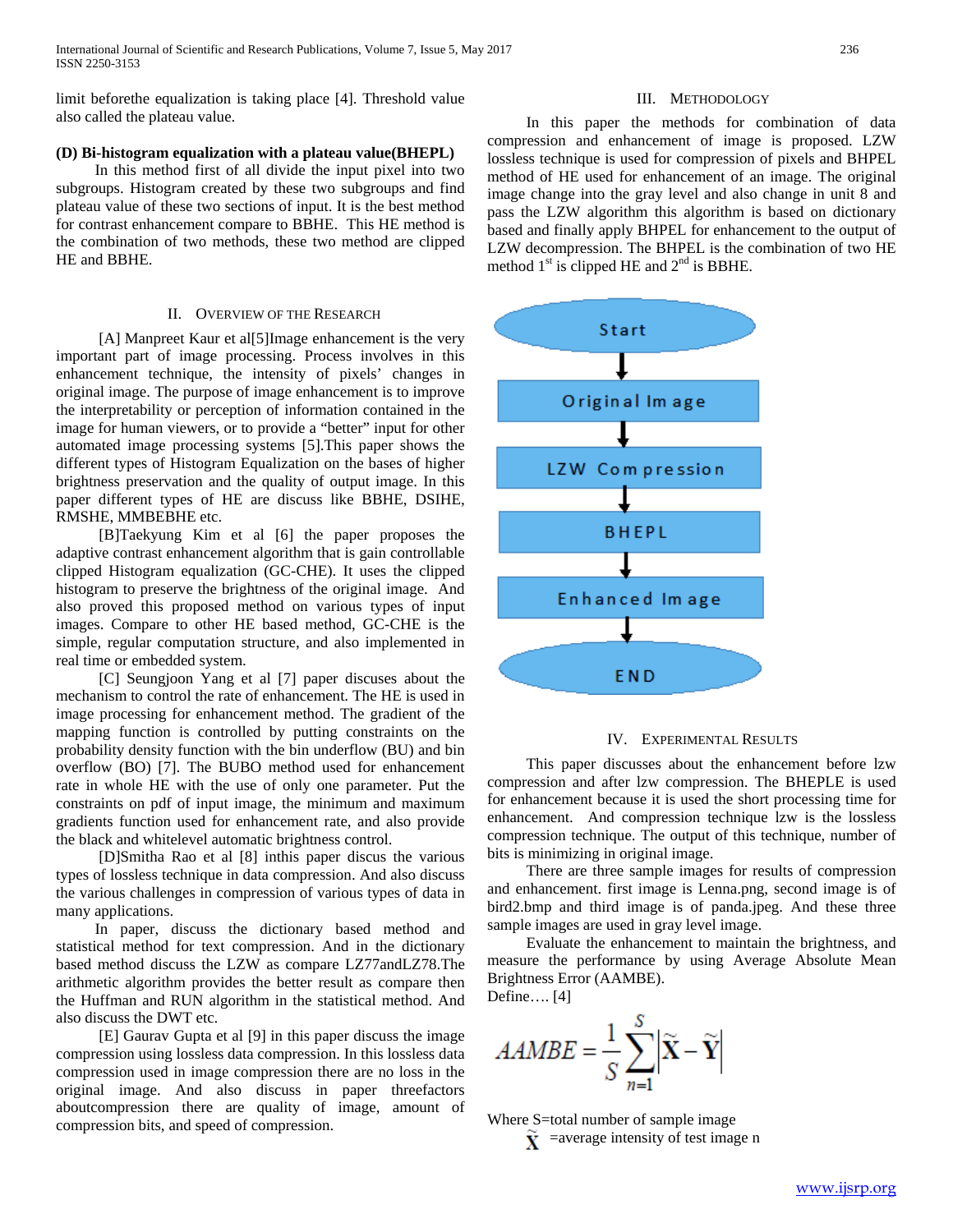$=$ av $\widetilde{\mathbf{Y}}$  e intensity of the corresponding Output image.

## **Absolute Mean Brightness Error (AMBE)**

**AMBE= |A(x)-A(y)|**

Where  $A(x)$ =average intensity of input image. A(y)=average intensity of enhanced image.

 Table 1 show the Enhancement before Compression Table 2 shows the Enhancement after Compression and Table 3 shows the LZW Compression. All these three Tables shows the performance measure and compress bits in original image. Compress bits shows the minimizing the pixels of an original image pixels.

 AMBE is used for measurement of performance of image.





**Figure 1(a) After Compression**<br>LZWCompressed image Enha Compressed image





**Figure 1(b)**



## **Figure 2(a)**

Original image









## **Figure 2(b)**

## **Before Compression**<br> **Driginal image** Enha





**Figure 3(a) After Compression**<br>LZWCompressed image Enha Compressed image

Original image







**Figure 3(b)**

#### **Table 1: Enhancement Before Compression**

| of<br><b>Name</b><br>image | Size of image | <b>Performance measure</b><br>$AMBE=A(x)-A(y))$ |
|----------------------------|---------------|-------------------------------------------------|
| Lenna.png                  | 512 x 512     | 1.5332                                          |
| Bird2.bmp                  | 80 x 80       | 7.5395                                          |
| Panda.jpeg                 | 1600 x 2560   | 5.8042                                          |

## **Table 2: Enhancement After Compression**

| of<br>Name | Size of image      | <b>Performance</b> |  |
|------------|--------------------|--------------------|--|
| image      |                    | measure            |  |
|            |                    | $AMBE=A(x)-A(y))$  |  |
| Lenna.png  | $512 \times 512$   | 1.6150             |  |
| Bird2.bmp  | 80 x 80            | 5.8962             |  |
| Panda.jpeg | $1600 \times 2560$ | 5.8037             |  |

### **Table 3:LZW compression**

| <b>Name</b><br>of<br>image | <b>Size</b><br>of<br>original<br>image | <b>Size</b><br>оf<br>compressed<br>image | Compre<br>ssed<br>bites=ori<br>ginal<br>size-<br>Compre<br>ssed size |
|----------------------------|----------------------------------------|------------------------------------------|----------------------------------------------------------------------|
| Lenna.<br>png              | 512 x512                               | 1 x 181867                               | 80277                                                                |
| Bird2.<br>bmp              | 80 x 80                                | $1 \times 3984$                          | 2416                                                                 |
| Panda.<br>jpeg             | 1600x1600                              | 1 x 2913899                              | 1182101                                                              |